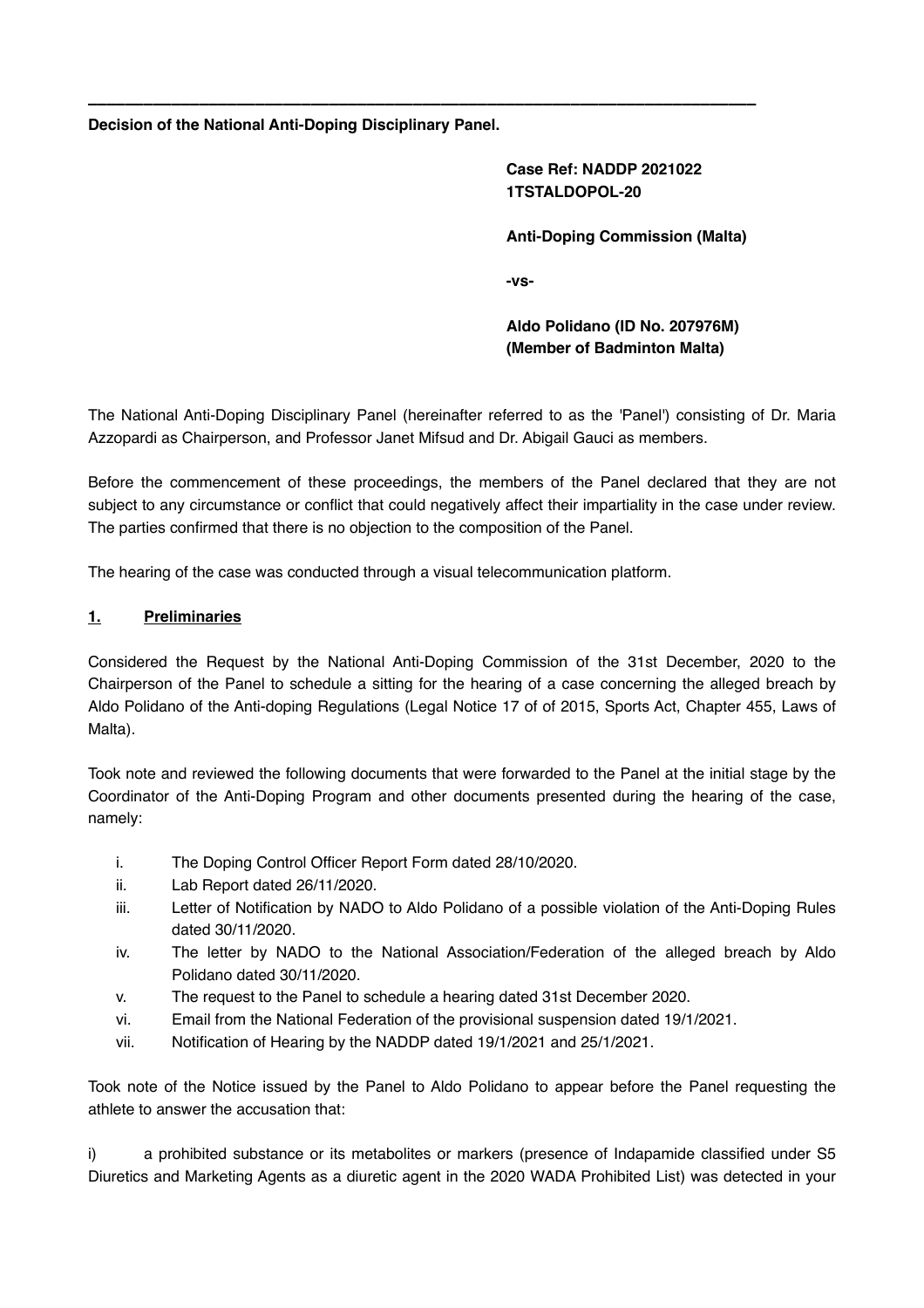urine sample collected on the 28th October 2020 during the final match of the Mixed Doubles Ranking Tournament.

The relevant articles of the law are Article 3 (2)(a) u (b) and Article 11 (2) of L.N 17 of 2015 of the Laws of Malta.

Took note of the adjournment of the case from the 25th January 2021 to the 1st of February 2021.

Took note of the evidence as well as the submissions submitted by the parties.

## **2. Merits:**

2.1 When the case was called on the 1st February 2021 appeared the athlete Aldo Polidano not assisted and Dr. Lucienne Attard on behalf of the NADO represented by Dr Christina Borg Debono.

2.2 During the athlete submitted that he is not contesting the finding of the test and explained that he was making use of a medication to control his high blood pressure. Mr Polidano explained that he has been playing Badminton for many years and it is part of his life. He had been using this medication for the past years upon a prescription by his medical doctor. The athlete also presented a declaration from Dr. Mark Mangion dated 23rd January 2021 which confirms that the medication that he was taking was prescribed in order to control his blood pressure. The athlete explained that he had no knowledge that the said medication which was also indicated by the athlete on the Doping Control Form was a prohibited substance under the doping regulations and he had no intention to cheat. He also admitted that he did not make any research on the medication he was taking and has been using it for years. The athlete confirmed that he had knew about the TUE and had recently applied for his daughter but did not consider such possibility in his case. He also admitted that he knew little about doping regulation and was unaware about the possibility that such medication could contain any prohibited substance. The athlete apologised and showed repentance. He stressed upon the fact that he had no intention to cheat and nor did he know that such medication was prohibited. The athlete explained that he played badminton to help him fight the stress of his daily routine life at work and thus his request was that he could be able to train though not participate at a competitive level.

The athlete brought forward two witnesses, namely Stephen Ferrante (Vice President of Badminton Malta) and Joan Cassar also a member of Badminton Malta. Both vouched for the dedication of the athlete toward Badminton and the love for the game. They also confirmed that Polidano is a person of integrity and that there is lack of knowledge within the sport of badminton on anti-doping regulations. Mr Ferrante himself explained that he makes use of medication to control blood pressure though it resulted that it is a different type. Both witnesses declared that they have known the athlete for many years. Mr Ferrante also explained that he himself did not know that the medication taken by Polidano could contain prohibited substances whilst Ms Cassar explained that although she did not know about the medication taken by Mr Polidano but was confident that Mr Polidano was taking it purely for medication purposes and not with any intention to take advantage to improve his performance.

Dr Borg Debono on behalf of the ADC pointed out that "Indapamide" is a diuretic agent classified under S5 and is prohibited in any quantities and at all times. Furthermore, Dr Borg Debono explained that the athlete is responsible for what is found in his body and he did not exercise the necessary diligence to search for a possible prohibited substance contained in the medication. Furthermore, there was never an application for a TUE and irrespective whether it is a performance enhancing substance it is listed under the Prohibited List of WADa and the athlete has a responsibility to ensure that anything entering in his body is not prohibited under the anti-doping regulations. The ADC requested the invalidation of results in the competition in case of guilt.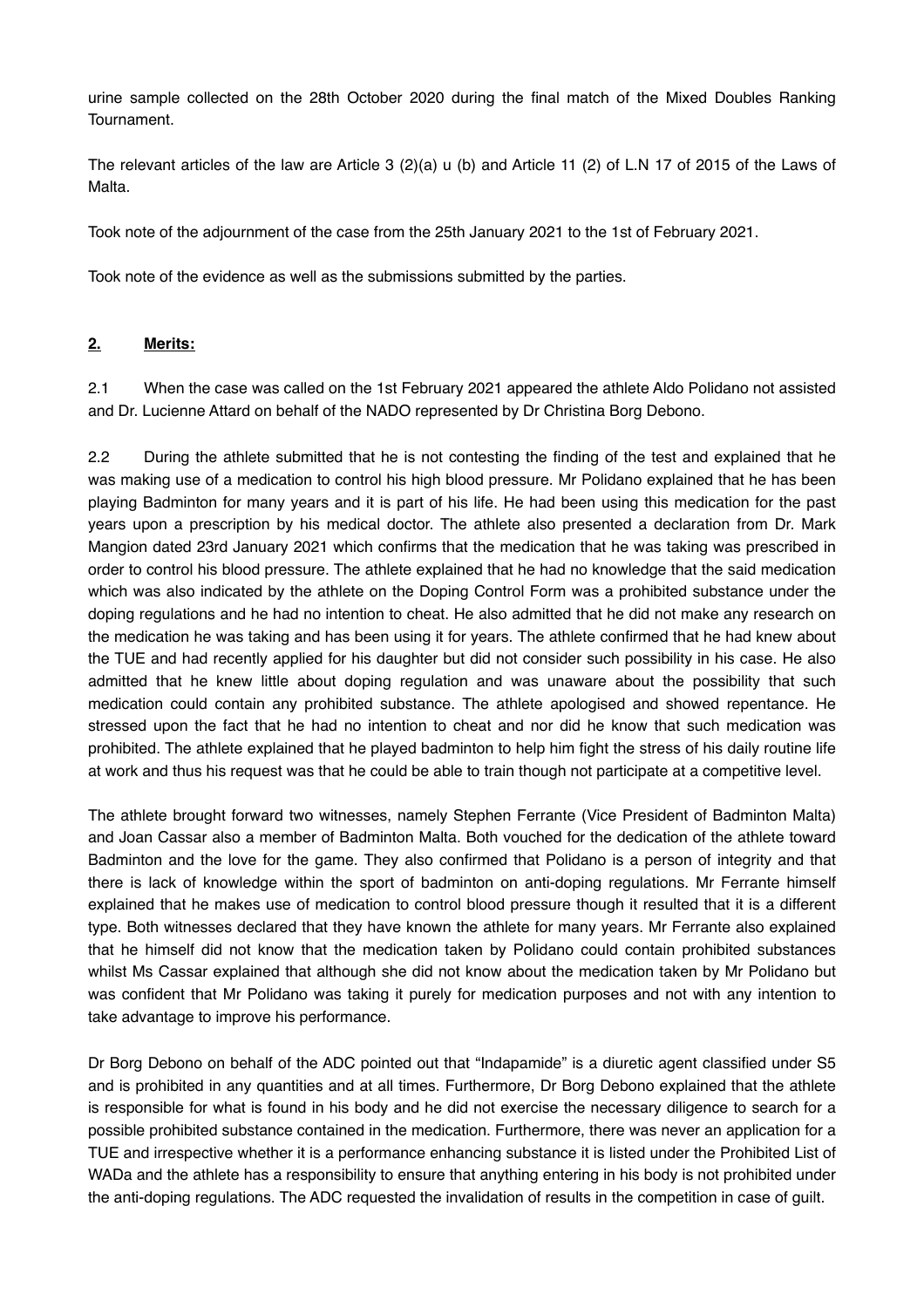The parties confirmed that the athlete had accepted the provisional suspension dated 19th January 2021.

## **3. Considerations:**

3.1 Taking into consideration the non-contestation on part of the athlete in relation to the adverse analytical finding, the Panel will delve into the arguments brought forward as to the responsibility of the athlete for such findings.

3.2 The Panel remarks that when a doping test results positive, there is a presumption that the findings resulting from the testing process are correct and thus a doping violation exists on part of the athlete. It is then up to the athlete to prove otherwise and prove his innocence or non intention. The test is a direct evidence of the alleged anti-doping breach and the responsibility of what is found in the athlete's body always lies upon the athlete. Thus, the result of a positive test provides a comfortable satisfaction to the Panel that there has been a violation on part of the athlete. The standard of comfortable satisfaction is considered as being greater than a mere balance of probability but less than proof beyond reasonable doubt whilst the athlete rebutting the presumption of a positive doping test must on a balance of probabilities convince the Panel to the contrary. Moreover, in order for the athlete to rebut this presumption, there is the need to prove that the substance entered his body without his control and that the athlete used ordinary diligence and did not act in a negligent manner.

3.3 The main issue here is "Did the athlete use ordinary diligence and was he negligent when taking such medication without any consideration of the anti-doping rule violations?"

3.4 Having considered the evidence and arguments being brought forward, the Panel concludes that on the basis of a comfortable satisfaction it has been proved that an anti-doping rule violation has been committed by the athlete and that the athlete did not prove that he acted in a diligent way in order to avoid that such prohibited substance enters his body. The doping regulations stipulate that each athlete is responsible for anything found in his/her body and therefore once the doping test results positive it is up to the athlete to explain and provide proof of his non-responsibility. It is not enough that the athlete claims that he had no intention to cheat or that the prohibited substance found in his body is not a performance enhancing substance. The Prohibited List stipulates all prohibited substance and it is easily available to all athletes and thus any athlete has a responsibility to be aware of the rules and regulations when participating in sports. The anti-doping rule violations are part and parcel of the sports regulations and any athlete should be diligent enough to be aware of such regulations and abide by them.

3.5 The Panel would like to remark that it is convinced that Mr Polidano genuinely had no direct intention to cheat but it is also true that when Mr Polidano made use of the medication did not take the necessary basic precautionary measures to ensure that such medication did not contain any prohibited substance nor did the athlete obtain a TUE. Thus, this makes him responsible of acting negligently and with no consideration of the anti-doping rule violations..

3.6 In this case when dealing with the substance found in the athlete's urine sample, 'Indapamide' is listed as a specified substance in the WADA list of prohibited substances 2020. It is named a prohibited substance in section S5 and is prohibited at all times in and out of competition. Thus the applicable sanction in this case is that envisaged under Article 11 (2) (b) and consequently also Article 10 of L.N. 17 of 2015 of the Law shall apply to this case.